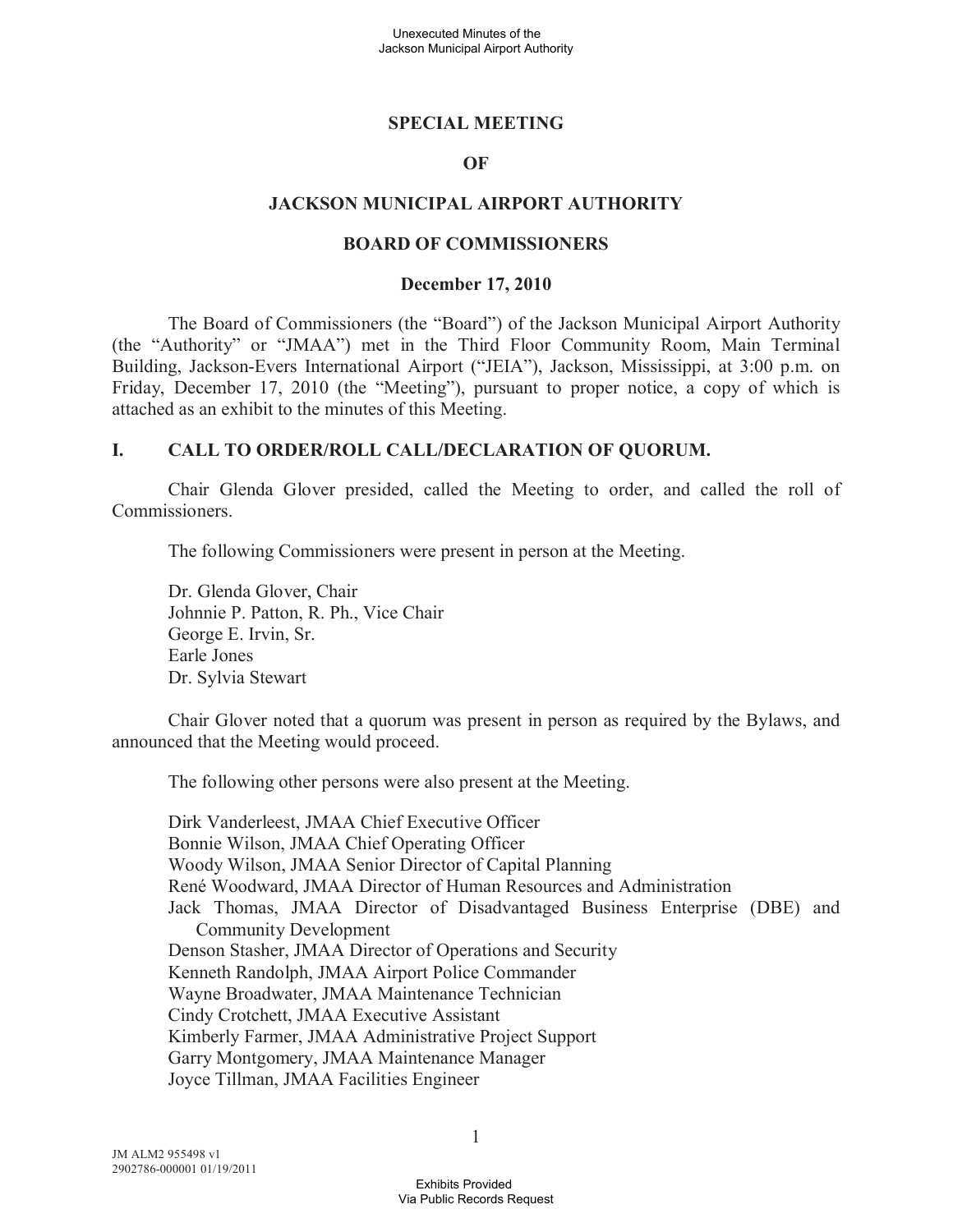Jack Weldy, JMAA Properties Manager Alan Moore, Baker Donelson Bearman Caldwell & Berkowitz Jeff Wagner, Baker Donelson Bearman Caldwell & Berkowitz Alex Martin, Baker Donelson Bearman Caldwell & Berkowitz Chuck Lott, Neel-Schaffer, Inc. James R. White, P.E., Waggoner Engineering, Inc.

# **II. APPROVAL AND EXECUTION OF MINUTES.**

### **A. Regular Meeting of the Board of Commissioners, November 22, 2010.**

After discussion, upon motion duly made by Commissioner Stewart, seconded by Commissioner Irvin, and unanimously approved by the affirmative votes of all Commissioners present (Commissioner Jones not being present at this time), the minutes described above were approved as presented and directed to be filed in the appropriate minute book and records of the Authority.

### **III. PUBLIC COMMENTS.**

None.

## **IV. REPORTS.**

## **A. Chief Executive Officer.**

- 1. Airport Project Manager Summary, Period Ending November 30, 2010.
- 2. Airport Activity Statistics Report, Period Ending November 30, 2010.

Mr. Vanderleest directed the Board's attention to the Airport Project Manager Summary and the Airport Activity Statistics Report as found in the packet distributed to the Board prior to the Meeting (the "Packet"), and discussed these reports with the Board. A copy of the Packet is attached as an exhibit to the minutes of the Meeting.

- 3. Employee and Organizational Recognitions.
	- a. Employee of the Month, December 2010: Wayne Broadwater, Maintenance Technician, Department of Maintenance.

Mr. Vanderleest recognized and commended Mr. Broadwater for being named Employee of the Month for December 2010.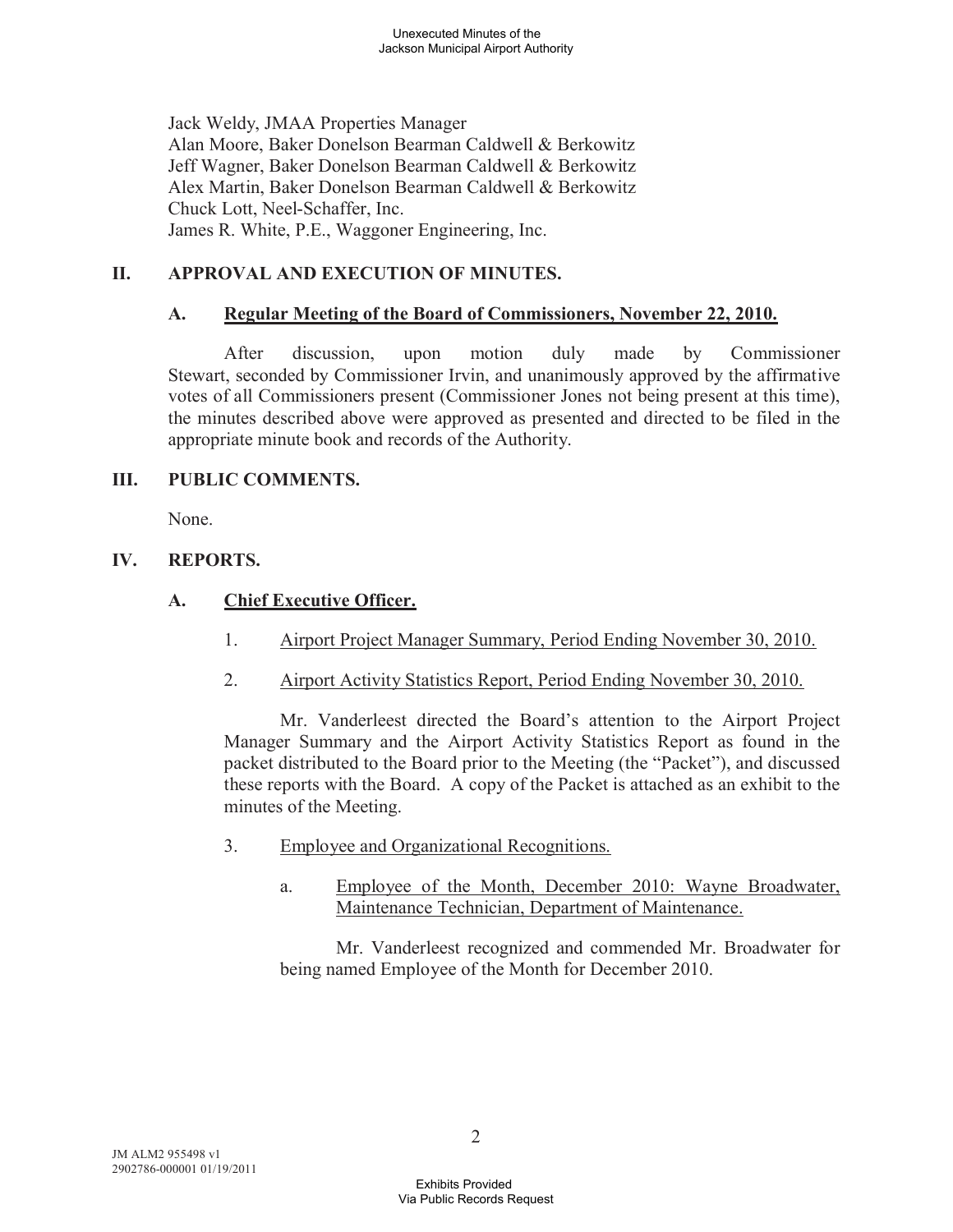### 4. Professional Development Recognitions.

- a. Kimberly Farmer, Administrative Project Support.
	- (1) Certificate of Completion, Level I ATSI, Sponsored by AAAE Airport Training & Safety Institute.

Mr. Vanderleest recognized and commended Ms. Farmer for receiving a Certificate of Completion for Level I ATSI from the AAAE Airport Training & Safety Institute.

#### b. René Woodward, Director of Human Resources & Administration.

(1) Recertification as Human Resources Certified Professional, International Public Management Association for Human Resources (IPMA-CP).

Mr. Vanderleest recognized and commended Ms. Woodward for achieving recertification as a Human Resources Certified Professional by the International Public Management Association for Human Resources.

### 5. AMAC/AAAE Conference at JEIA.

Mr. Vanderleest thanked the Board and staff for an excellent job in hosting the recent AMAC/AAAE Economic Forum at JEIA on December 12 – 14, 2010. Mr. Vanderleest said that he had received many accolades for the outstanding program and hospitality shown by the JMAA Board and staff.

#### 6. ACI-NA/AAAE Washington Legislative Conference.

Mr. Vanderleest reminded the Board that the annual ACI-NA/AAAE Washington Legislative Conference would be held earlier this year than usual, from February 1 – 3, 2011. Mr. Vanderleest urged each Commissioner to let Ms. Crotchett know if they plan to attend the Conference.

#### **B. Attorney.**

Mr. Moore said that a jury trial was held in the Debbie Brown v. JMAA law suit on December 13 – 14, 2010, in U. S. District Court in Jackson. Mr. Moore reminded the Board that Ms. Brown had claimed that JMAA had discriminated against her by denying her an employment position on the basis of her race. (Ms. Brown is white.) After a day and a half of testimony, the jury returned a unanimous verdict, finding that JMAA did not discriminate against Ms. Brown. Mr. Moore said that he would provide a more detailed report to the Board later in the Meeting.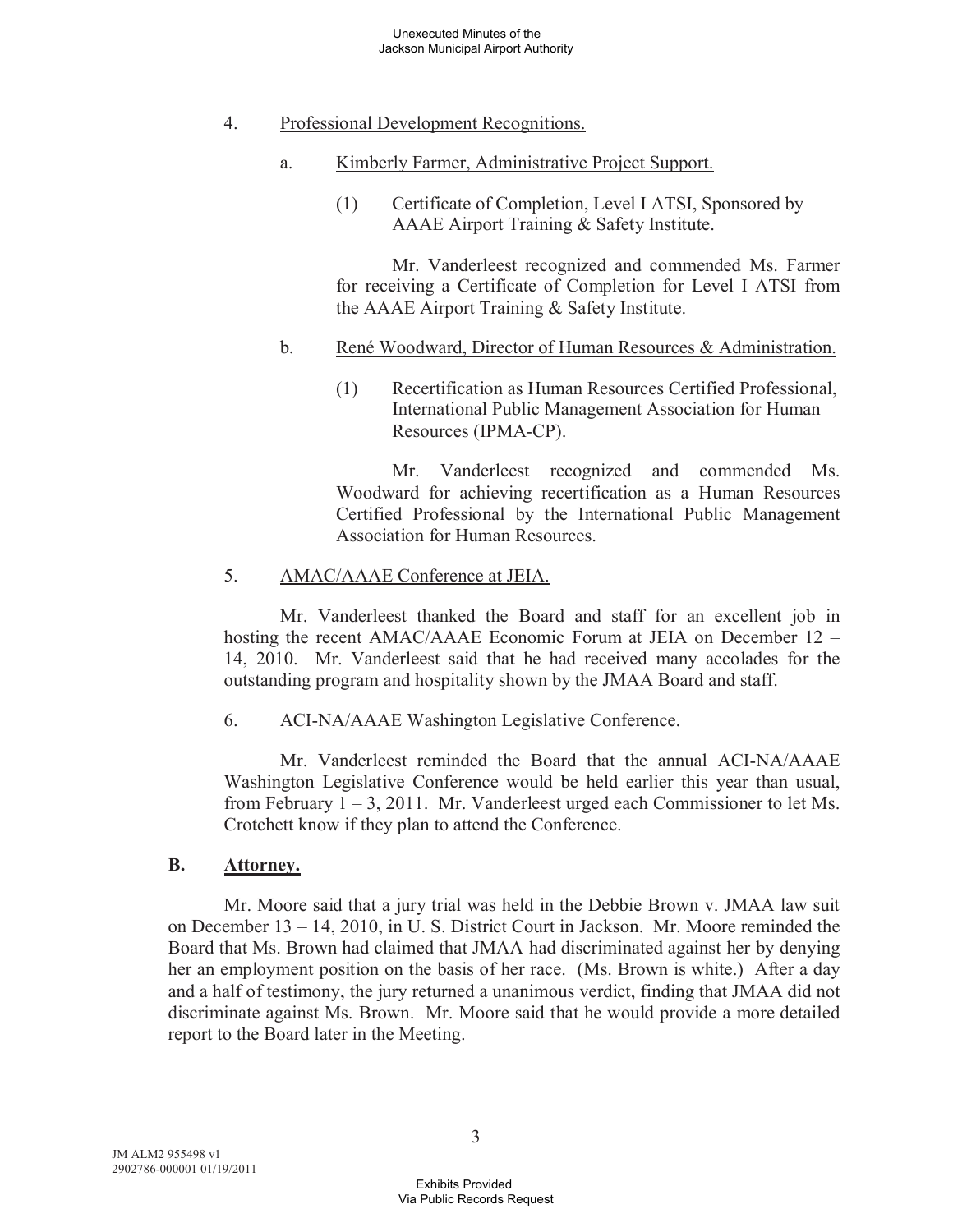### **V. ACTION ITEMS.**

### **A. Financial Matters.**

- 1. Financial Reports for November 2010.
	- a. Balance Sheet: Accept.
	- b. Income Statement: Accept.
	- c. Claims Docket for November 2010: Approve.

Mr. Vanderleest directed the Board's attention to the above financial reports for November 2010 and the Claims Docket for November 2010, all of which were included in the Packet.

After discussion, upon motion duly made by Commissioner Stewart, seconded by Commissioner Patton, and unanimously approved by the affirmative votes of all Commissioners present, the Board adopted the following resolution.

### **RESOLUTION ACCEPTING FINANCIAL REPORTS FOR NOVEMBER 2010 AND APPROVING AND AUTHORIZING PAYMENT OF CLAIMS DOCKET FOR NOVEMBER 2010**

**WHEREAS**, the Board of Commissioners (the "Board") of the Jackson Municipal Airport Authority (the "Authority") has reviewed and considered (i) certain financial statements for the Authority for the month and period ending November 30, 2010 (the "Financial Reports"), and (ii) the Claims Docket of the Authority for the month of November 2010 (the "Claims"), both the Financial Reports and the Claims being (i) included in the packet distributed to the Board prior to the December 17, 2010, Special Meeting of the Board and (ii) incorporated herein by reference;

**NOW, THEREFORE, BE IT RESOLVED**, the Board hereby (i) accepts the Financial Reports and (ii) approves and authorizes payment of the Claims in the total amount of \$1,457,209.22.

#### **B. Service Agreement.**

- 1. Market Rent Study of FBO Property, JEIA: Authorize Agreement.
- 2. JMAA Airport Service Quality (ASQ) Agreement, JEIA: Authorize Renewal.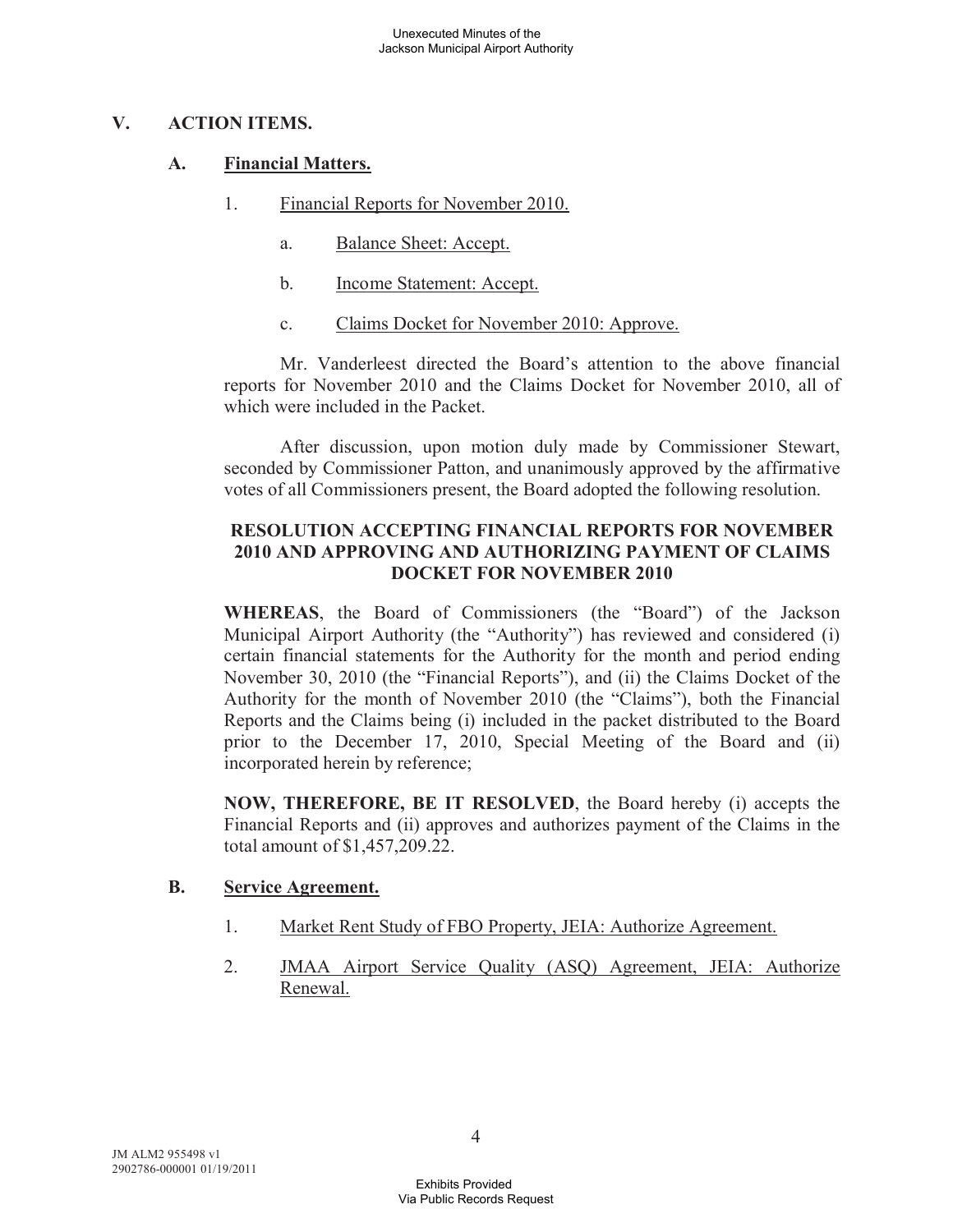3. JMAA Contract No. 018-09-376, Storm Water Pollution Prevention Plan (SWPPP) and Spill Prevention, Control and Countermeasures Plan (SPCC) Compliance Training, JEIA and HKS: Authorize Amendment.

Mr. Vanderleest directed the Board's attention to the memoranda in the Packet which described these matters, and discussed these matters with the Board.

After discussion, upon motion duly made by Commissioner Irvin, seconded by Commissioner Patton, and unanimously approved by the affirmative votes of all Commissioners present, the Board adopted the following resolution.

### **RESOLUTION APPROVING AND AUTHORIZING CERTAIN ACTIONS WITH RESPECT TO CERTAIN SERVICE AGREEMENTS**

**WHEREAS**, the staff of the Jackson Municipal Airport Authority (the "Authority") has recommended that the Board of Commissioners of the Authority (the "Board") approve and authorize certain actions with respect to certain service agreements identified below, all as more particularly described in certain memoranda (i) included in the packet distributed to the Board prior to the December 17, 2010, Special Meeting of the Board, and (ii) incorporated herein by reference (separately, each a "Memorandum;" collectively, the "Memoranda"); and

**WHEREAS**, the Board has reviewed the Memoranda and considered the recommendations therein by the staff of the Authority;

**NOW, THEREFORE, BE IT RESOLVED**, the Board hereby determines that it would be in the best interests of and in furtherance of the duties and responsibilities of the Authority to, and the Board hereby does, take the following actions:

- 1. The Board approves and authorizes negotiation and execution of an agreement for certain professional services with Aviation Management Consulting Group to conduct a study to determine fair market rents for the facilities leased by Mercury Air Centers – Jackson, LLC (d/b/a Atlantic Aviation) at Jackson-Evers International Airport (the "AMCG Agreement"), said AMCG Agreement to be in such form and to contain such terms and conditions consistent with the Memorandum dated December 9, 2010, which describes this matter, as may be deemed appropriate by the Chief Executive Officer of the Authority, as evidenced by his execution thereof.
- 2. The Board approves and authorizes renewal of the agreement between the Authority and Airports Council International for participation in a certain Airport Service Quality Survey program (the "ACI Renewal Agreement"), said ACI Renewal Agreement to be in such form and to contain such terms and conditions consistent with the Memorandum dated December 7,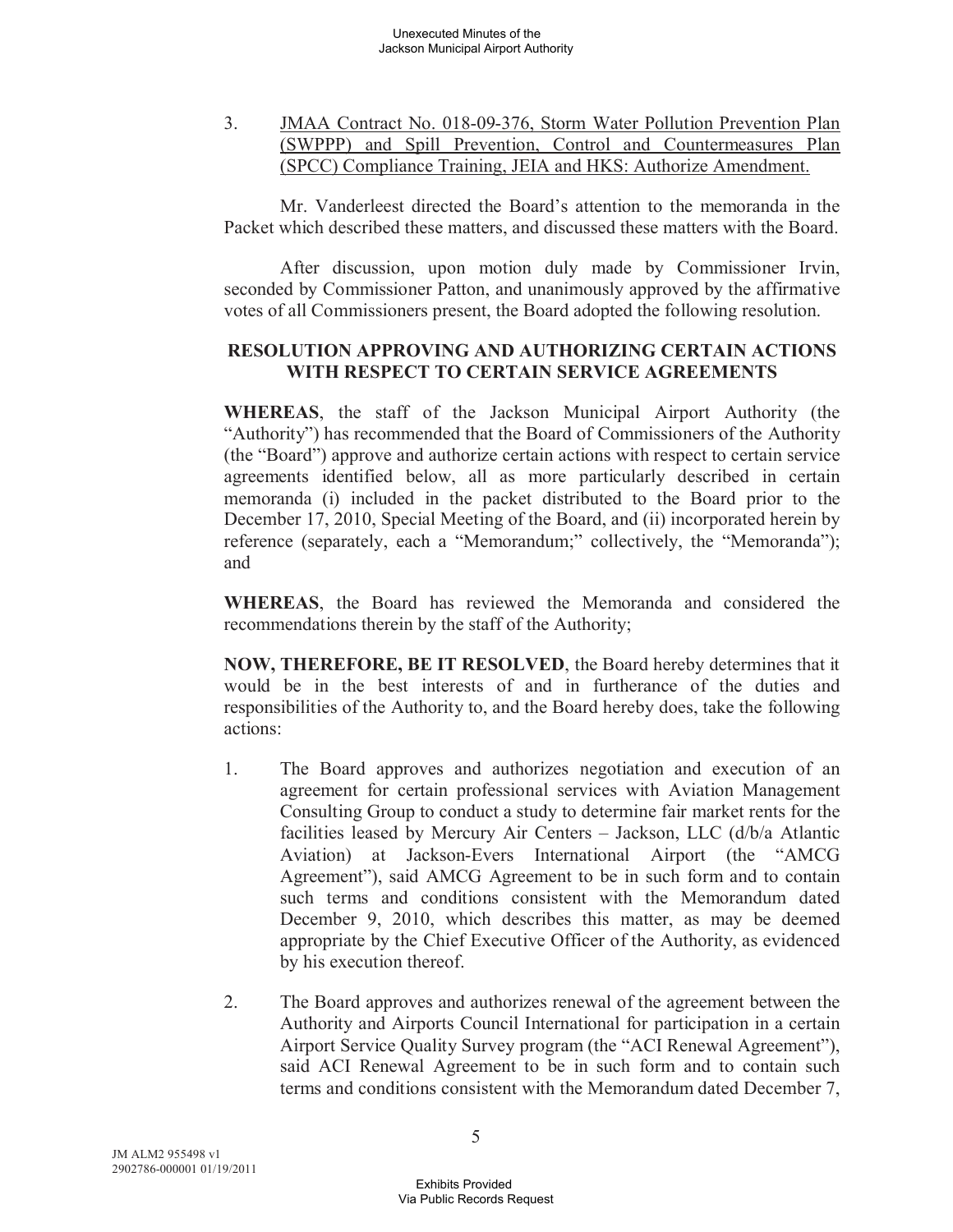2010, which describes this matter, as may be deemed appropriate by the Chief Executive Officer of the Authority, as evidenced by his execution thereof.

3. The Board approves and authorizes negotiation and execution of an amendment to the agreement with Gresham, Smith & Partners for certain professional engineering services in connection with updating the Authority's stormwater pollution prevention plan and spill prevention, control and countermeasure plan (the "Gresham Smith Amendment"), said Gresham Smith Amendment to be in such form and to contain such terms and conditions consistent with the Memorandum dated November 30, 2010, which describes this matter, as may be deemed appropriate by the Chief Executive Officer of the Authority, as evidenced by his execution thereof.

## **C. Construction Projects.**

- 1. JMAA Project No. 002-11, North Roadway Pavement Improvements and Equipment Building Construction, JEIA: Authorize Project Budget and Agreement.
- 2. JMAA Project No. 003-11, Terminal Entrance Enhancement and Parking Area Improvements, HKS: Authorize Project Budget and Agreement.
- 3. JMAA Contract No. 04-08-366, Passenger Boarding Bridges at JEIA: Authorize Amendment.
- 4. Emergency Repairs to Water Line/Emergency Certificate, JEIA.

Mr. Vanderleest directed the Board's attention to the memoranda in the Packet which described these matters, and discussed these matters with the Board.

After discussion, upon motion duly made by Commissioner Stewart, seconded by Commissioner Irvin, and unanimously approved by the affirmative votes of all Commissioners present, the Board adopted the following resolution.

### **RESOLUTION APPROVING AND AUTHORIZING CERTAIN ACTIONS WITH RESPECT TO CERTAIN CONSTRUCTION PROJECTS**

**WHEREAS**, the staff of the Jackson Municipal Airport Authority (the "Authority") has recommended that the Board of Commissioners (the "Board") of the Authority approve and authorize certain actions with respect to certain construction projects identified below, all as more particularly described in certain memoranda (i) included in the packet distributed to the Board prior to the December 17, 2010, Special Meeting of the Board, and (ii) incorporated herein by reference (separately, each a "Memorandum;" collectively, the "Memoranda"); and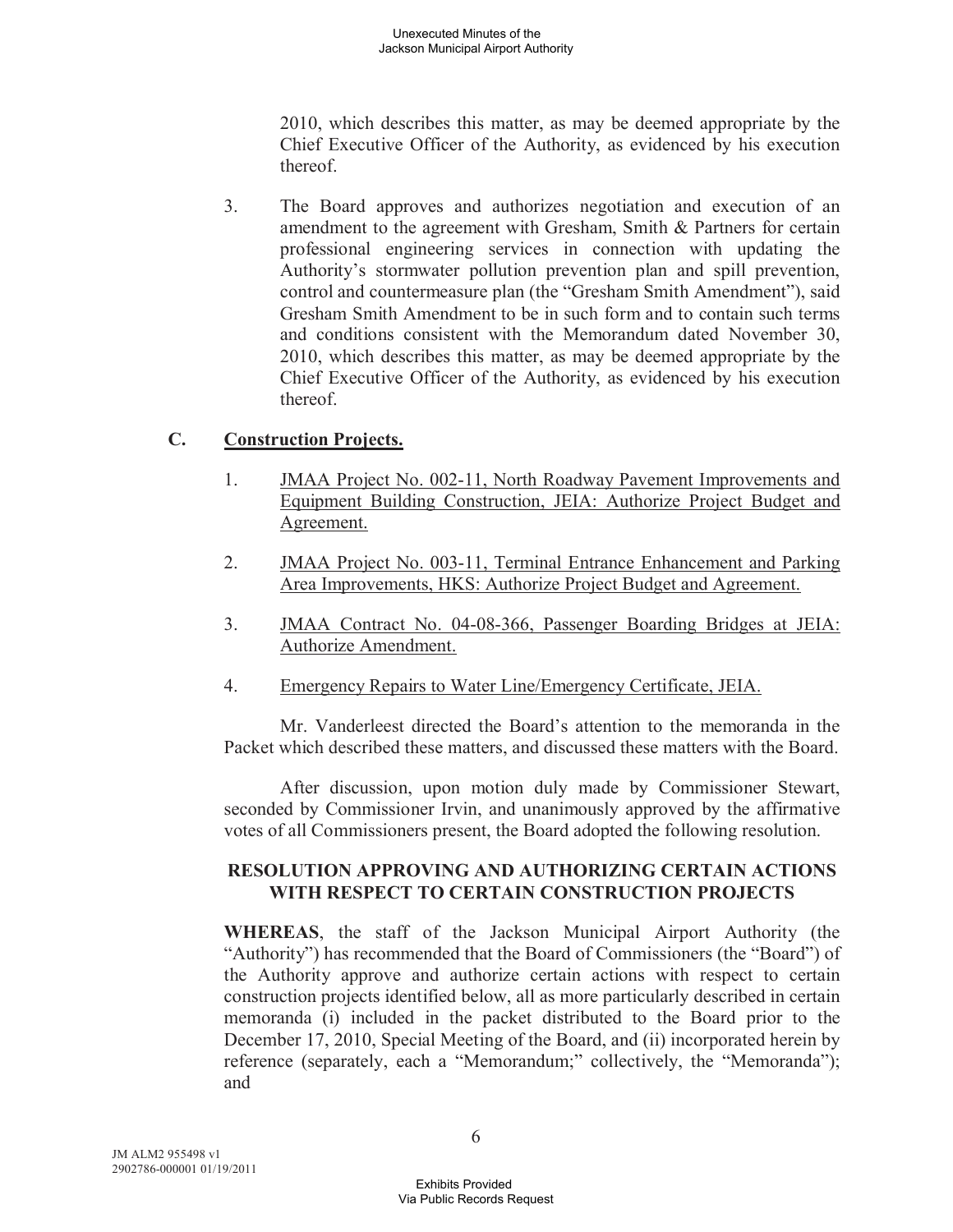**WHEREAS**, the Board has reviewed the Memoranda and considered the recommendations therein by the staff of the Authority;

**NOW, THEREFORE, BE IT RESOLVED**, the Board hereby determines that it would be in the best interests of and in furtherance of the duties and responsibilities of the Authority to, and the Board hereby does, take the following actions:

- 1. The Board hereby approves and authorizes execution and accomplishment of a professional services agreement with Integrated Management Services, P.A. for professional services in connection with (a) the repair and resurfacing of access roadways and equipment parking areas servicing the Airfield Maintenance facility and (b) the design and construction of an equipment storage building at Jackson-Evers International Airport (the "IMS JEIA Agreement"), said IMS JEIA Agreement to be in such form and to contain such terms and conditions consistent with the Memorandum dated December 9, 2010, which describes this matter, as may be deemed appropriate by the Chief Executive Officer of the Authority, as evidenced by his execution thereof.
- 2. The Board hereby approves and authorizes execution and accomplishment of a professional services agreement with Integrated Management Services, P.A. for professional services in connection with enhancements to the existing disabled parking facilities and terminal entrance at Hawkins Field (the "IMS HKS Agreement"), said IMS HKS Agreement to be in such form and to contain such terms and conditions consistent with the Memorandum dated December 9, 2010, which describes this matter, as may be deemed appropriate by the Chief Executive Officer of the Authority, as evidenced by his execution thereof.
- 3. The Board approves and authorizes negotiation and execution of an amendment to the professional services agreement with IMDC, Inc. for certain extended professional design and construction oversight services in connection with JMAA Contract No. 04-08-366, Passenger Boarding Bridges at JEIA (the "IMDC Amendment"), said IMDC Amendment to be in such form and to contain such terms and conditions consistent with the Memorandum dated December 8, 2010, which describes this matter, as may be deemed appropriate by the Chief Executive Officer of the Authority, as evidenced by his execution thereof.
- 4. The Board accepts the Memorandum dated December 14, 2010 (the "Certificate"), certifying the circumstances and justification for certain emergency repairs to the ruptured water line in the median between the parking garage at Jackson-Evers International Airport and the employee parking lot west of the garage, and approves the repairs described in said Certificate, all as more particularly described in the Certificate.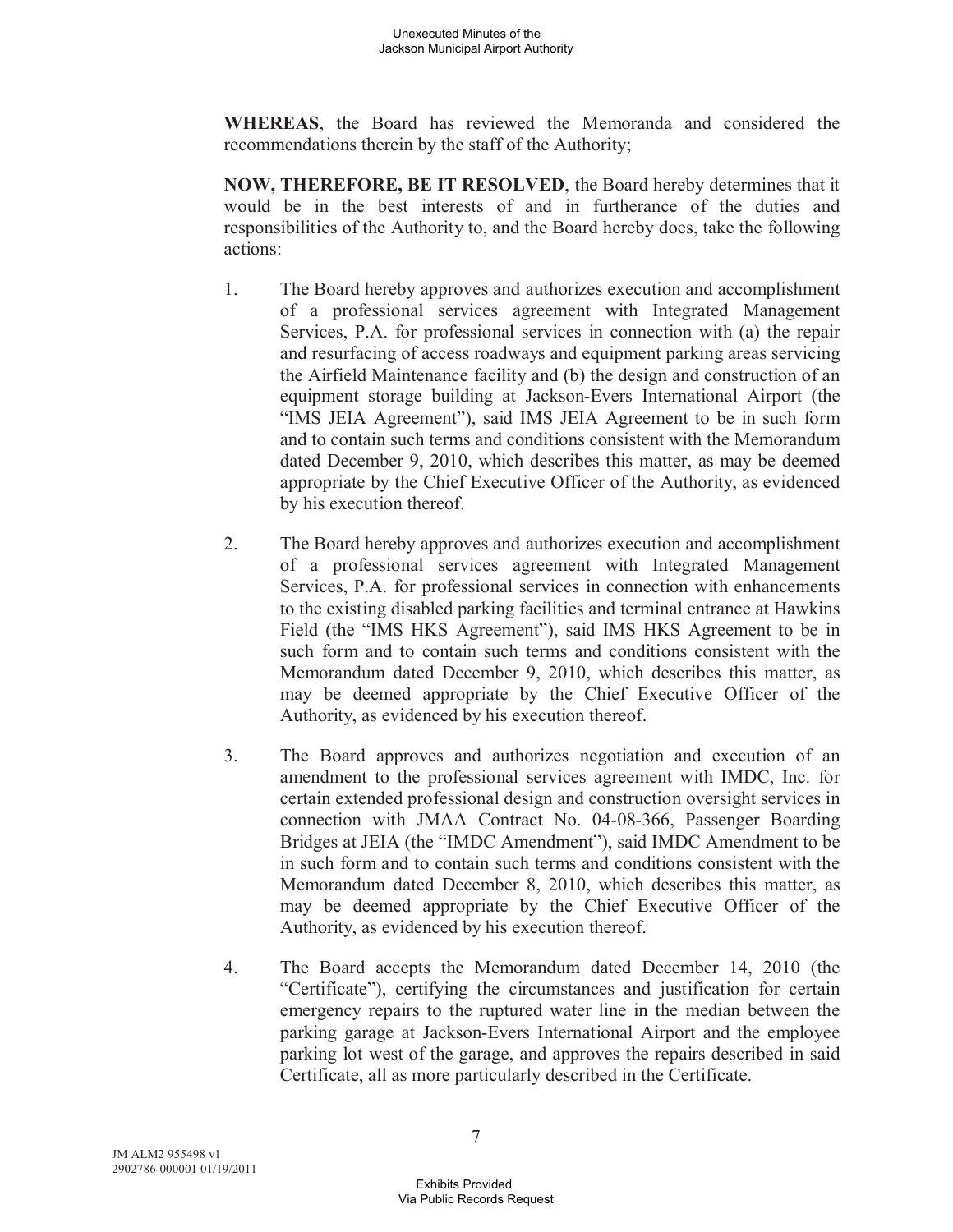## **D. Procurements.**

- 1. JMAA Project No. 004-11, Terminal Artwork for JEIA: Authorize Project Budget and Agreement.
- 2. Fuel Purchases, JEIA and HKS: Authorize Agreement.
- 3. Modular Building at HKS: Authorize Purchase.

Mr. Vanderleest directed the Board's attention to the memoranda in the Packet which described these matters, and discussed these matters with the Board.

After discussion, upon motion duly made by Commissioner Irvin, seconded by Commissioner Stewart, and unanimously approved by the affirmative votes of all Commissioners present, the Board adopted the following resolution.

## **RESOLUTION APPROVING AND AUTHORIZING CERTAIN ACTIONS WITH RESPECT TO CERTAIN PROCUREMENTS**

**WHEREAS**, the staff of the Jackson Municipal Airport Authority (the "Authority") has recommended that the Board of Commissioners (the "Board") of the Authority approve and authorize certain actions with respect to certain procurements identified below, all as more particularly described in certain memoranda (i) included in the packet distributed to the Board prior to the December 17, 2010, Special Meeting of the Board, and (ii) incorporated herein by reference (separately, each a "Memorandum;" collectively, the "Memoranda"); and

**WHEREAS**, the Board has reviewed the Memoranda and considered the recommendations therein by the staff of the Authority;

**NOW, THEREFORE, BE IT RESOLVED**, the Board hereby determines that it would be in the best interests of and in furtherance of the duties and responsibilities of the Authority to, and the Board hereby does, take the following action:

1. The Board approves and authorizes negotiation, execution and accomplishment of an agreement with Canizaro Cawthon Davis for professional services in connection with the development of a Request for Qualifications and Statements of Interest for (i) a series of photographs and murals depicting images of central Mississippi, and (ii) a montage celebrating the  $50<sup>th</sup>$  anniversary of the construction and operation of the Jackson-Evers International Airport (the "CCD Agreement"), all as more particularly described in that certain Memorandum dated December 6, 2010, which describes this matter, said CCD Agreement to be in such form and to contain such terms and conditions consistent with said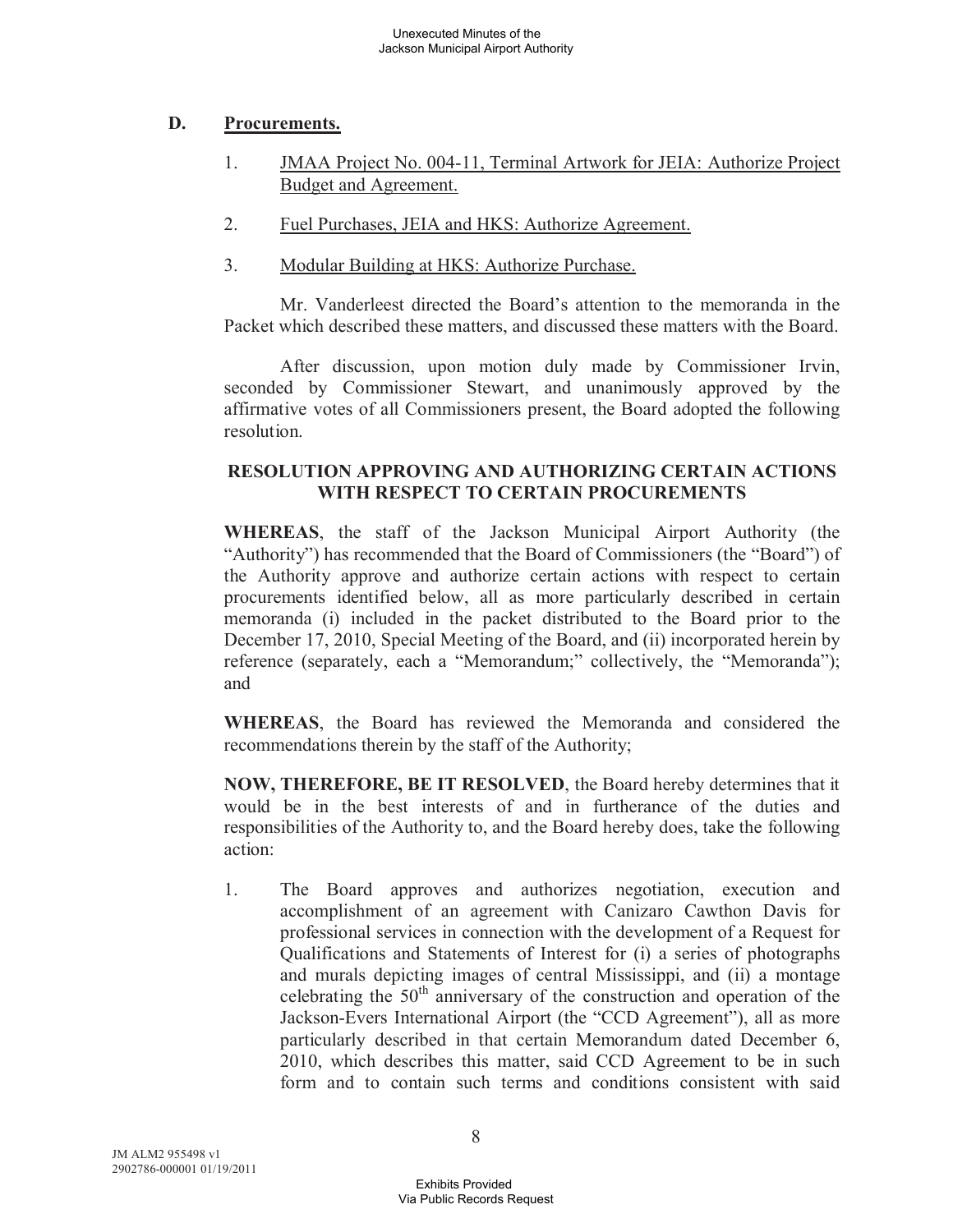Memorandum as may be deemed appropriate by the Chief Executive Officer of the Authority, as evidenced by his execution thereof.

- 2. The Board approves and authorizes negotiation and execution of a purchase agreement (the "PTC Agreement") with Petroleum Traders Corporation ("PTC"), pursuant to which PTC will sell fuel to the Authority on an as-needed basis through December 19, 2011, as more particularly described in that certain Memorandum dated December 8, 2010, which describes this matter, said PTC Agreement to be in such form and to contain such terms and conditions consistent with said Memorandum as may be deemed appropriate by the Chief Executive Officer of the Authority, as evidenced by his execution thereof.
- 3. The Board approves and authorizes negotiation and execution of a certain purchase agreement whereby JMAA will purchase a certain modular building located at Hawkins Field from the Mississippi Department of Public Safety for use as a new maintenance facility at a price not to exceed \$25,000.00, all as more particularly described in that certain Memorandum dated December 10, 2010, which describes this matter.

## **E. Grants.**

No action or discussion took place at the Meeting regarding grants.

## **F. Other Matters.**

1. Hawkins Field Minimum Standards, Authorize Request for Variance in Aircraft and Passenger Liability Insurance.

Mr. Vanderleest directed the Board's attention to the memorandum in the Packet which described this matter, and discussed this matter with the Board.

After discussion, upon motion duly made by Commissioner Irvin, seconded by Commissioner Patton, and unanimously approved by the affirmative votes of all Commissioners present, the Board adopted the following resolution.

### **RESOLUTION APPROVING AND AUTHORIZING SIX (6) MONTH VARIANCE IN AIRCRAFT AND PASSENGER LIABILITY INSURANCE FOR JIM HANKINS AIR SERVICE, INC.**

**WHEREAS**, at its July 27, 2009, Regular Monthly Meeting, the Board of Commissioners (the "Board") of the Jackson Municipal Airport Authority (the "Authority") revised the minimum requirements for Aircraft and Passenger Liability Insurance downward from \$5,000,000 to \$2,000,000 for Multi-Engine Piston Aircraft (the "Reduced Insurance") owned and operated by Jim Hankins Air Service, Inc. ("Hankins"), a Specialized Air Service Operator based at Hawkins Field, as more particularly described in that certain memorandum (i)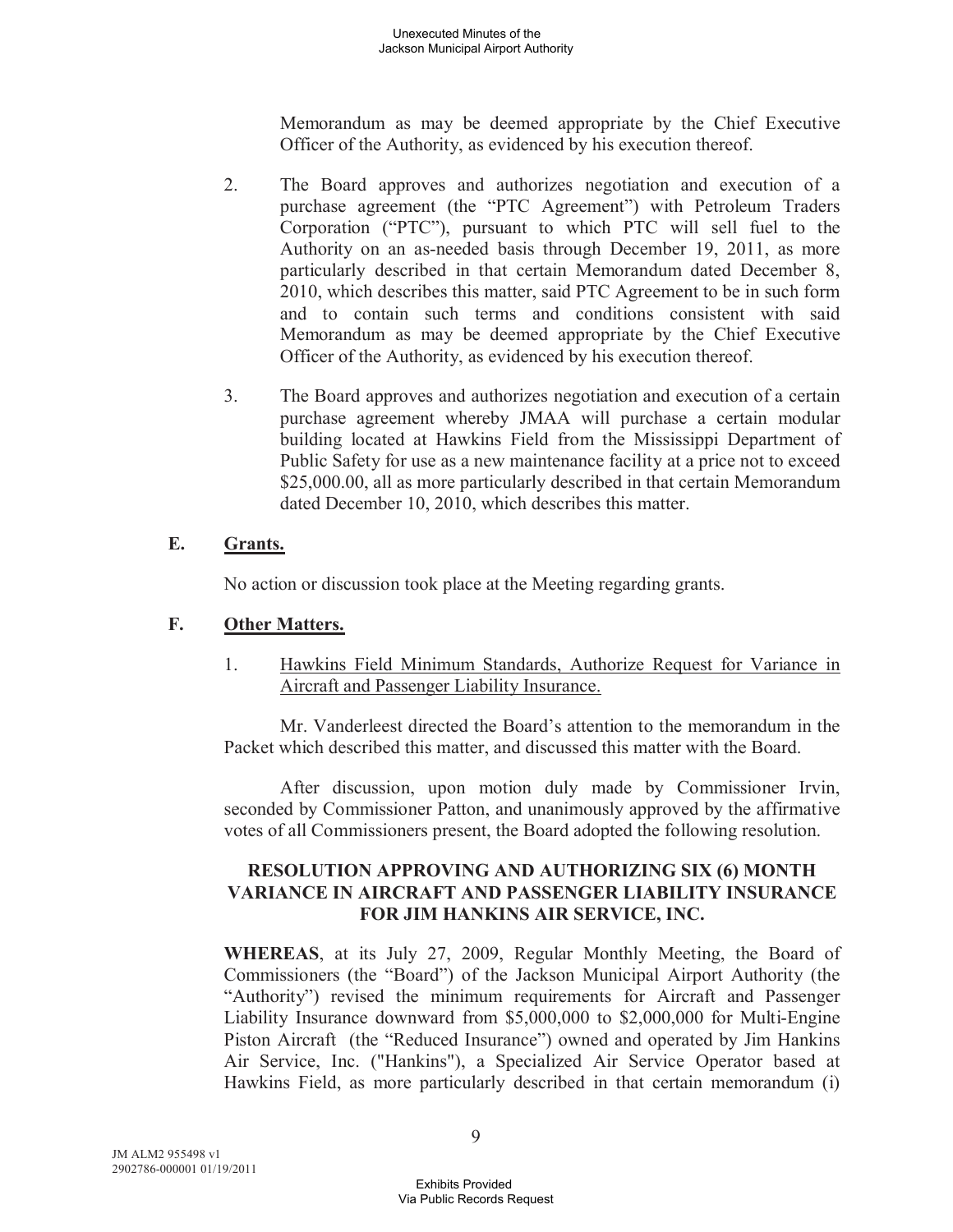included in the packet distributed to the Board prior to the December 17, 2010, Special Meeting of the Board, and (ii) incorporated herein by reference (the "Memorandum"); and

**WHEREAS**, to date, Hankins has not obtained and maintained the Reduced Insurance and has requested additional relief whereby the Authority would accept Hankins' current liability insurance policy in the amount of \$1,000,000 for its aircraft based at Hawkins Field for a period of six (6) months (the "Insurance Variance"); and

**WHEREAS**, as set forth in the Memorandum, the staff of the Authority has recommended that the Board grant the Insurance Variance for a period of six (6) months, after which Hankins will be required to come into full compliance with all current minimum standards for a Specialized Air Service Operator at Hawkins Field, including the \$5,000,000 minimum requirement for Aircraft and Passenger Liability Insurance for Multi-Engine Piston Aircraft owned and operated by Hankins; and

**WHEREAS**, the Board has reviewed the Memorandum and considered the recommendation therein by the staff of the Authority;

**NOW, THEREFORE, BE IT RESOLVED**, the Board hereby determines that it would be in the best interests of and in furtherance of the duties and responsibilities of the Authority to, and the Board hereby does, approve and authorize the Insurance Variance for Hankins for a period of six (6) months; and

**RESOLVED, FURTHER**, the Board authorizes the staff and representatives of the Authority to provide a copy of this resolution to Hankins to ensure (i) that Hankins understands the limited time period for which the Insurance Variance will be allowed and (ii) that, at the end of said period, Hankins must be in full compliance with all minimum standards for a Specialized Air Service Operator at Hawkins Field, including without limitation the \$5,000,000 minimum requirement for Aircraft and Passenger Liability Insurance for Multi-Engine Piston Aircraft owned and operated by Hankins.

2. Early Issue Check.

Mr. Vanderleest asked the Board to authorize payment of an expense reimbursement to him in the amount \$1728.75, most of which related to out of pocket expenses incurred by Mr. Vanderleest in connection with the AMAC/AAAE Economic Forum hosted by JMAA on December 12 – 14, 2010 (the "Early Issue Check"), rather than waiting for approval at the Regular Monthly Meeting of the Board to be held in January 2011.

After discussion, upon motion duly made by Commissioner Stewart, seconded by Commissioner Jones, and unanimously approved by the affirmative votes of all Commissioners present, the Board adopted the following resolution.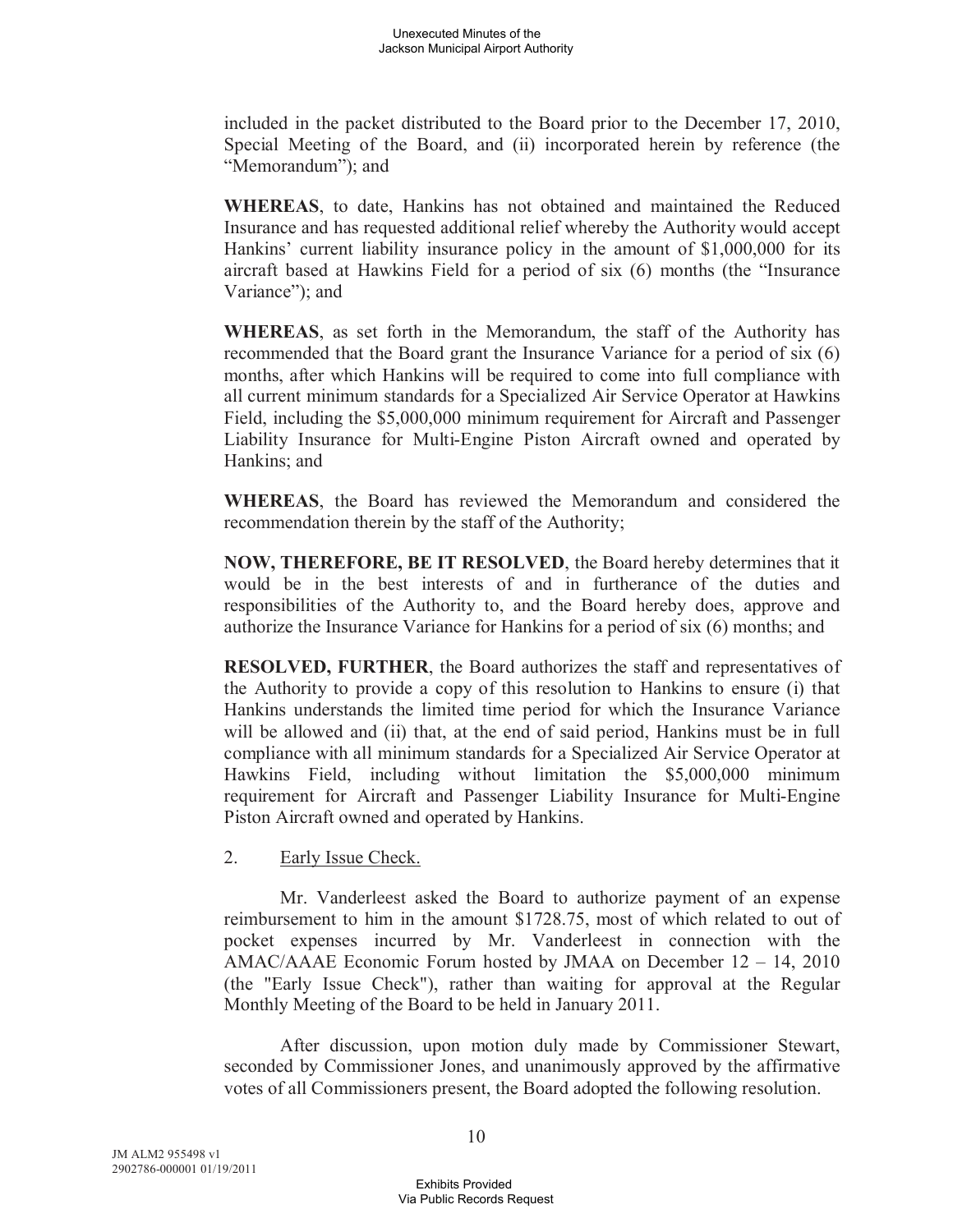## **RESOLUTION APPROVING AND AUTHORIZING PAYMENT OF CERTAIN EARLY ISSUE CLAIM**

**WHEREAS**, the staff of the Jackson Municipal Airport Authority (the "Authority") has recommended that the Board of Commissioners of the Authority (the "Board") approve and authorize prompt payment of a certain early issue claim payable to Dirk Vanderleest, the Authority's CEO, in the amount of \$1728.75, most of which was incurred by Mr. Vanderleest in connection with the AMAC/AAAE Economic Forum hosted by the Authority on December 12 – 14, 2010 (the "Early Issue Claim"), rather than waiting for approval at the Regular Monthly Meeting of the Board to be held in January 2011; and

**WHEREAS**, the Board has reviewed the Early Issue Claim and considered said recommendation by the staff of the Authority;

**NOW**, **THEREFORE**, **BE IT RESOLVED**, the Board hereby determines that the Early Issue Claim was an appropriate and proper expense incurred in connection with Mr. Vanderleest's authorized responsibilities and duties on behalf of the Authority, and hereby approves and authorizes prompt payment of the Early Issue Claim to Mr. Vanderleest in the total amount of \$1728.75.

- 3. Debbie Brown litigation.
	- a. Closed Session.

At approximately 3:35 p.m., Chair Glover requested that the Board enter into a Closed Session for the limited purpose of considering whether to enter Executive Session for the limited purpose of discussing and taking action on a litigation matter which required confidential treatment, specifically the claim by Debbie Brown that JMAA had discriminated against her on the basis of race by denying her a certain employment position.

Upon motion duly made by Commissioner Irvin, seconded by Commissioner Stewart, and approved by the affirmative votes of all Commissioners present, the Board adopted a resolution authorizing the Board to enter Closed Session for the limited purpose of considering whether to enter Executive Session for the limited purpose of discussing and taking action on a litigation matter which required confidential treatment, specifically the claim by Debbie Brown that JMAA had discriminated against her on the basis of race by denying her a certain employment position.

The Board requested that everyone present leave the Closed Session of the Meeting except for Mr. Vanderleest, Ms. Wilson, Ms. Woodward, Mr. Thomas, Mr. Moore and Mr. Wagner.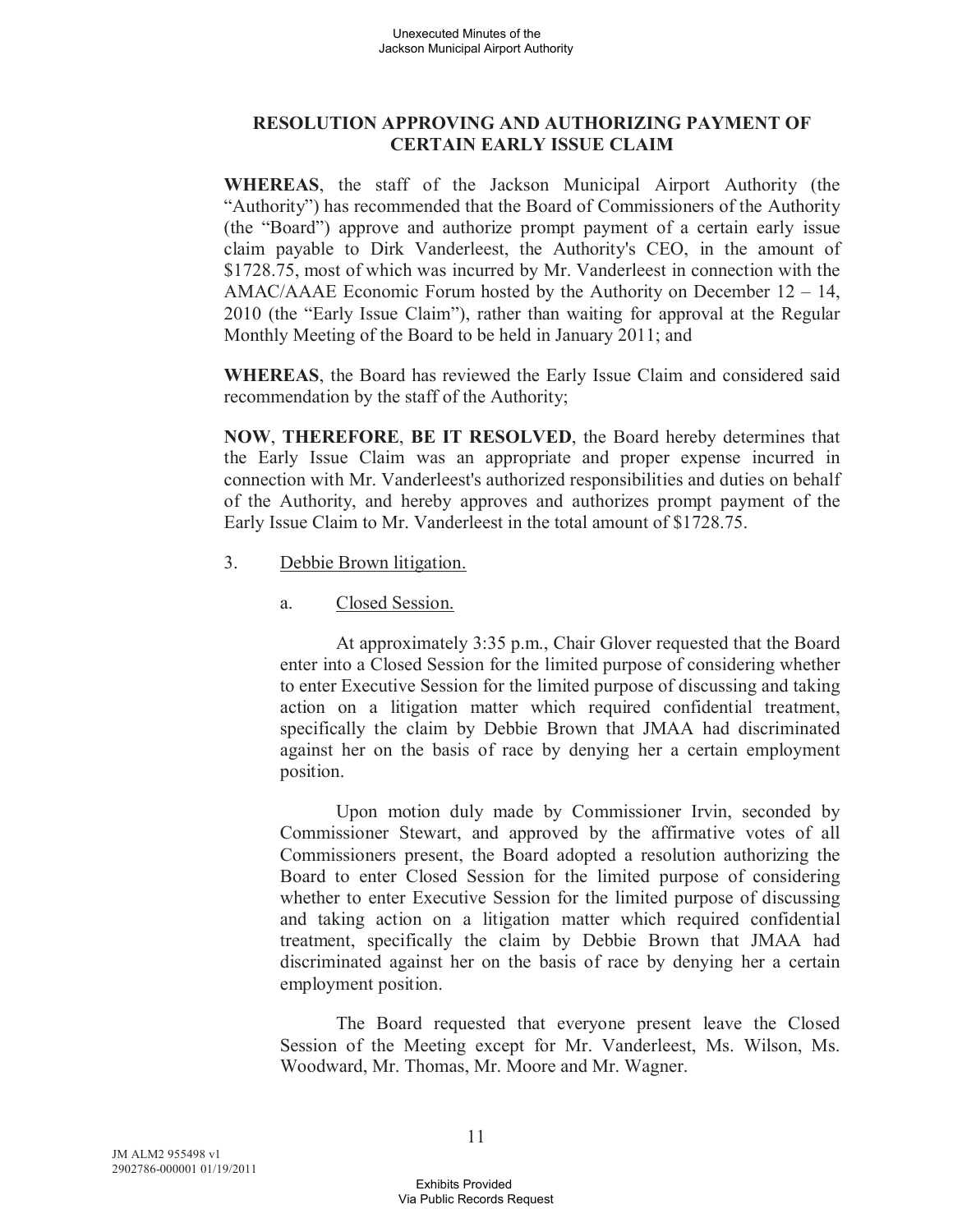At approximately 3:36 p.m., upon motion duly made by Commissioner Stewart, seconded by Commissioner Irvin, and unanimously approved by the affirmative votes of all Commissioners present, the Board voted to enter into Executive Session for the limited purpose of discussing and taking action on a litigation matter which required confidential treatment, specifically the claim by Debbie Brown that JMAA had discriminated against her on the basis of race by denying her a certain employment position.

The Board requested that Mr. Moore, Mr. Wagner, Mr. Vanderleest, Ms. Wilson, Ms. Woodward, Mr. Thomas, Mr. Moore and Mr. Wagner remain with the Board during the Executive Session.

Mr. Wagner then informed those outside the Meeting that the Board had voted to enter Executive Session for the limited purpose of discussing and taking action on a litigation matter which required confidential treatment, specifically the claim by Debbie Brown that JMAA had discriminated against her on the basis of race by denying her a certain employment position.

#### b. Executive Session.

At approximately 3:37 p.m., the Board met in Executive Session for the limited purpose of discussing and taking action on a litigation matter which required confidential treatment, specifically the claim by Debbie Brown that JMAA had discriminated against her on the basis of race by denying her a certain employment position.

## c. Open Session.

At approximately 3:55 p.m., the Board reconvened the Meeting in Open Session. Chair Glover invited the staff of the Authority and the general public back into the Meeting, but no one joined the Meeting who was not already present.

Chair Glover announced that during the Executive Session, Mr. Moore had provided the Board with a detailed report on the recent jury trial in U. S. District Court of the claim by Debbie Brown, a former JMAA employee, that she had been discriminated against by JMAA in an employment matter on the basis of race. Chair Glover said that the Board took no action during the Executive Session.

## **VI. DISCUSSION: STRATEGIC INITIATIVES.**

Mr. Vanderleest said that the staff would make special presentations to the Board on strategic initiatives at 3:00 p.m. prior to the Regular Monthly Board Meetings in February, May,